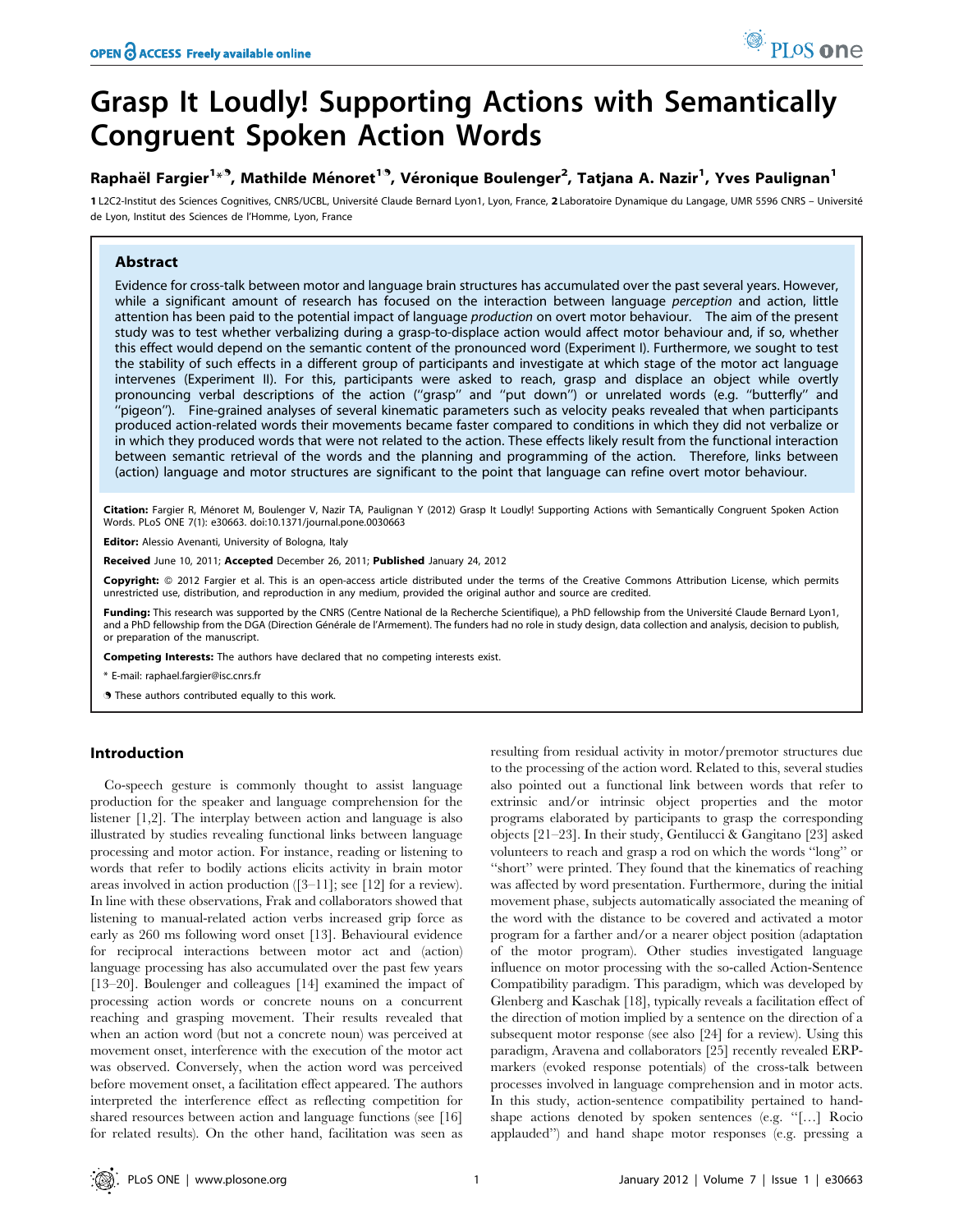response button with the open hand). Coherent with previous findings [18,26–28], Aravena et al. showed that participants were quicker to press the response button when the hand shape implied by the sentence was compatible with the hand shape required by the response. Moreover, larger amplitudes of motor potentials (MP) and reafferent potentials (RAP) were observed in the compatible condition, indicating a facilitation of the motor response when language and motor processes were congruent. Additionally, an N400-like effect emerged in the incompatible condition, suggesting that action-sentence incompatibility affected sentence comprehension at a semantic level. These studies are usually interpreted in the context of the embodied cognition framework which states that the representation of semantics involves, to some extent, sensory and motor brain networks. In turn, these representations are thought to modulate behaviour (see [24] for a review, but see also [29] for a range of embodied cognition theories).

However, so far, most studies have focused on the impact of language and/or action *perception* on motor and/or language processing, respectively. Here, we propose to test the impact of language production on overt motor behaviour. It has been shown previously that production of action words activates the motor cortex. In a Transcranial Magnetic Stimulation (TMS) experiment, for instance, Oliveri et al. [30] reported that activation of the left primary motor cortex increased during overt production of action words compared to non-action words, regardless of words' grammatical category. Since excitability of hand motor regions is selectively enhanced when action-related words are produced, overt production of action words could thus facilitate action execution.

The aim of the present study was to determine whether adding verbalization to the execution of a grasping-and-displacing movement significantly affects motor performance. More precisely, we sought to (1) shed light on a possible added value of verbalization on concurrent action execution and (2) determine whether this facilitation effect depends on the semantic content of the verbalization (action-related content vs. unrelated content). To this end, in a first experiment (Experiment I), participants were required to grasp and displace an object while verbalizing two words, one for each of the two sub-parts of the movement (i.e. the reach-to-grasp movement and the lift-to-displace movement). The pair of the to-be pronounced words were related to the performed movement (i.e. "grasp" and "put down") or not ("butterfly" and ''pigeon''). In this experiment, both movement and verbalization were self-paced. In a follow-up study (Experiment II), the same paradigm was applied with an additional condition in which the to-be pronounced words were related to actions performed with other effectors than the arm (e.g. ''squat''). In Experiment II, word onsets and offsets were recorded simultaneously with the kinematic recordings.

Fine-grained kinematic parameters and movement duration served as dependent measures in both experiments. Since several studies reported a facilitation effect of (action) language on overt motor behaviour, we hypothesize that acceleration and velocity parameters will be sensitive to (action) word production. Increased amplitudes of acceleration as well as velocity peaks should be observed when verbalizing action-related words, but not other types of words.

## Materials and Methods

#### 1. Experiment I

1.1. Participants. Twenty-one healthy native French speakers (from 20 to 49 years old (mean age: 28.3), 13 females)

took part in this experiment. All were right-handed (mean scores: 0.82 Edinburgh test [31]) and had normal or corrected-to-normal vision. In accordance with the principles of the Declaration of Helsinki, the study was approved by the Ethical Committee CPP Sud-Est II in Lyon. All participants gave their written informed consent.

1.2. Procedure. Participants were asked to reach and grasp a small cylinder placed on a table in front of them and to lift and displace it to the left or to the right. Although the task was not a precision-task, two stickers indicated where the participants had to put the cylinder at the end of the second part of the movement. Participants had to reach the cylinder using a precision grip with all the fingers. While performing this action they verbalized pairs of words. The protocol is displayed in Figure 1. Participants were asked to pronounce the first word in relation to the reaching-tograsp movement, and the second word in relation to the lifting-todisplace movement.

The experiment included 5 conditions:

- (i) A **Non-Verbalization condition (NV)** (movement only)
- (ii) A related-Action Verbal condition (rA) (movement while verbalizing the following verbs (infinitive form) describing the performed action):
	- "Attraper"/"Poser" (Grasp/Put down)
- (iii) Three unrelated Verbal conditions (uV) (movement while verbalizing animal names or number words unrelated to the performed action):
	- «Papillon»/«Pigeon» (Butterfly/Pigeon)
	- «Un»/«Deux» (One/Two)
	- «Cent dix-neuf»/«Cent vingt» (119/120)

The three unrelated verbal conditions were included to determine if beyond verbalization per se, the semantic content (unrelated words or numbers vs. action-related words) affected action execution. The number of syllables of the to-be-produced words was controlled for each condition, except for the ''One/ Two'' condition, which represents a common verbal cue during movement execution (e.g., in physical exercises or gymnastics). For each condition, there was only one pair of words to be pronounced. The 5 conditions were divided in 5 blocks of 20 trials each. Instructions were given at the beginning of each block and participants were requested to self-initiate their movements and verbalizations (i.e. there was no ''Go'' instruction). The order of the blocks was randomized and counterbalanced between participants.



Figure 1. Experimental procedure. Participants (1) grasped the cylinder and (2) placed it to the left or to the right while verbalizing two instructed words (one for each movement). doi:10.1371/journal.pone.0030663.g001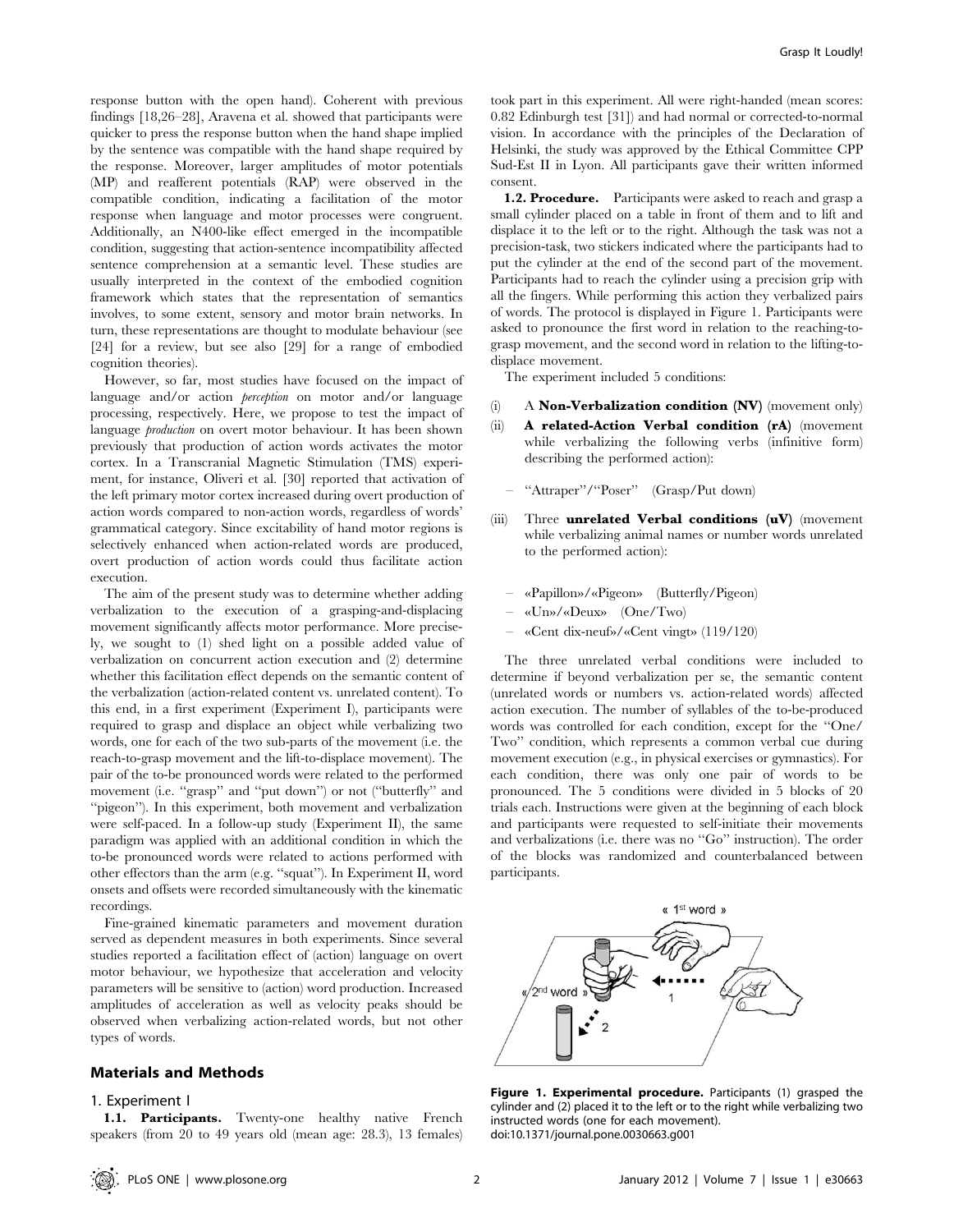At the beginning of each trial, participants were asked to place their right hand at a starting position on a table in front of them, with their right thumb and index finger held in a pinch grip position. Within each of the five blocks, participants alternated left and right placing movements. After each trial, the experimenter placed the cylinder back at the starting position. Participants were asked to perform all movements at a constant rhythm throughout the experiment.

#### 2. Experiment II

2.1. Participants. Sixteen healthy native French speakers (from 18 to 28 years old (mean age: 21.4), 9 females) took part in this experiment. All were right-handed (mean scores: 0.8 Edinburgh test [31]) and had normal or corrected-to-normal vision. In accordance with the principles of the Declaration of Helsinki, the study was approved by the Ethical Committee CPP Sud-Est II in Lyon. All participants gave their written informed consent. None of the volunteers for the second experiment had participated in the first experiment.

2.2. Procedure. The procedure of this second experiment was similar to that of the first experiment. Participants were asked to reach and grasp a small cylinder placed on a table in front of them and to lift and displace it to the left or to the right. While performing this action they verbalized pairs of words (see Figure 1).

The experiment included 4 conditions:

- (i) A Non-Verbalization condition (NV) (movement only)
- (ii) A related-Action Verbal condition (rA)
	- "Attraper"/"Poser" (Grasp/Put down)

## (iii) An unrelated-Action Verbal condition (uA)

– «Accroupir»/«Courir» (Squat/Run)

## (iv) An unrelated Verbal condition (uV)

#### – «Aliment»/«Piment» (Food/Pepper)

An unrelated-Action Verbal condition was included to determine if the modulation of action execution was specific to the semantic content of the pronounced action words (action-related content vs. action-unrelated content). The number of syllables of the to-be-produced words was controlled for each condition. The 4 conditions were divided in 4 blocks of 20 trials each. Instructions were given at the beginning of each block. After a ''ready'' signal (i.e. a click), participants were requested to self-initiate their movements and verbalizations. The order of the blocks was randomized and counterbalanced between participants. The rest of the experiment was strictly identical to the first experiment.

#### 3. Kinematic acquisition and analysis

An Optotrak 3020 (Northern Digital, Waterloo, Ontario) was used to record the spatial position of an active marker (infrared light-emitting diode), at a sampling rate of 250 Hz and with a spatial resolution of 0.1 mm. The marker, placed on the participant's wrist, characterized the reaching component [32,33].

Raw data was pre-processed using a second-order Butterworth dual pass filter (cut-off frequency, 10 Hz). Movements were then analyzed using Optodisp software (Optodisp - copyright IN-SERM-CNRS-UCBL, Thévenet et al., 2001). Kinematic parameters were assessed for each individual movement. We analyzed the amplitude of the wrist velocity peak (mm/s) as well as movement duration (milliseconds) for the two parts of the movement (i.e. grasping  $(Vel_1$  and Duration<sub>1</sub>) and lifting  $(Vel_2)$ and Duration<sub>2</sub>)). For both movement parts, amplitude of the wrist acceleration (Acc<sub>1</sub> and Acc<sub>2</sub>) and deceleration (Dec<sub>1</sub> and Dec<sub>2</sub>) peaks were analyzed. Movement onset was determined as the first value of a sequence of at least eleven increasing points on the basis of the wrist velocity profile. For each part of the movement, wrist velocity peak was determined as the maximal value in the velocity profile (see Figure 2). Similarly, wrist acceleration and deceleration peaks were measured as the maximal and minimal values respectively in the acceleration profile. Kinematic parameters



Figure 2. Kinematic profile of the movement. The gray curve represents a theoretical velocity curve of the movement. Acceleration peaks, Velocity peaks, Deceleration peaks and movement durations were measured. The reported dots correspond to the data obtained in Experiment II for each condition. Word durations are depicted as lines and onsets of word-production are locked to the movement (Red, green and blue lines represent rA, uA and uV conditions respectively). doi:10.1371/journal.pone.0030663.g002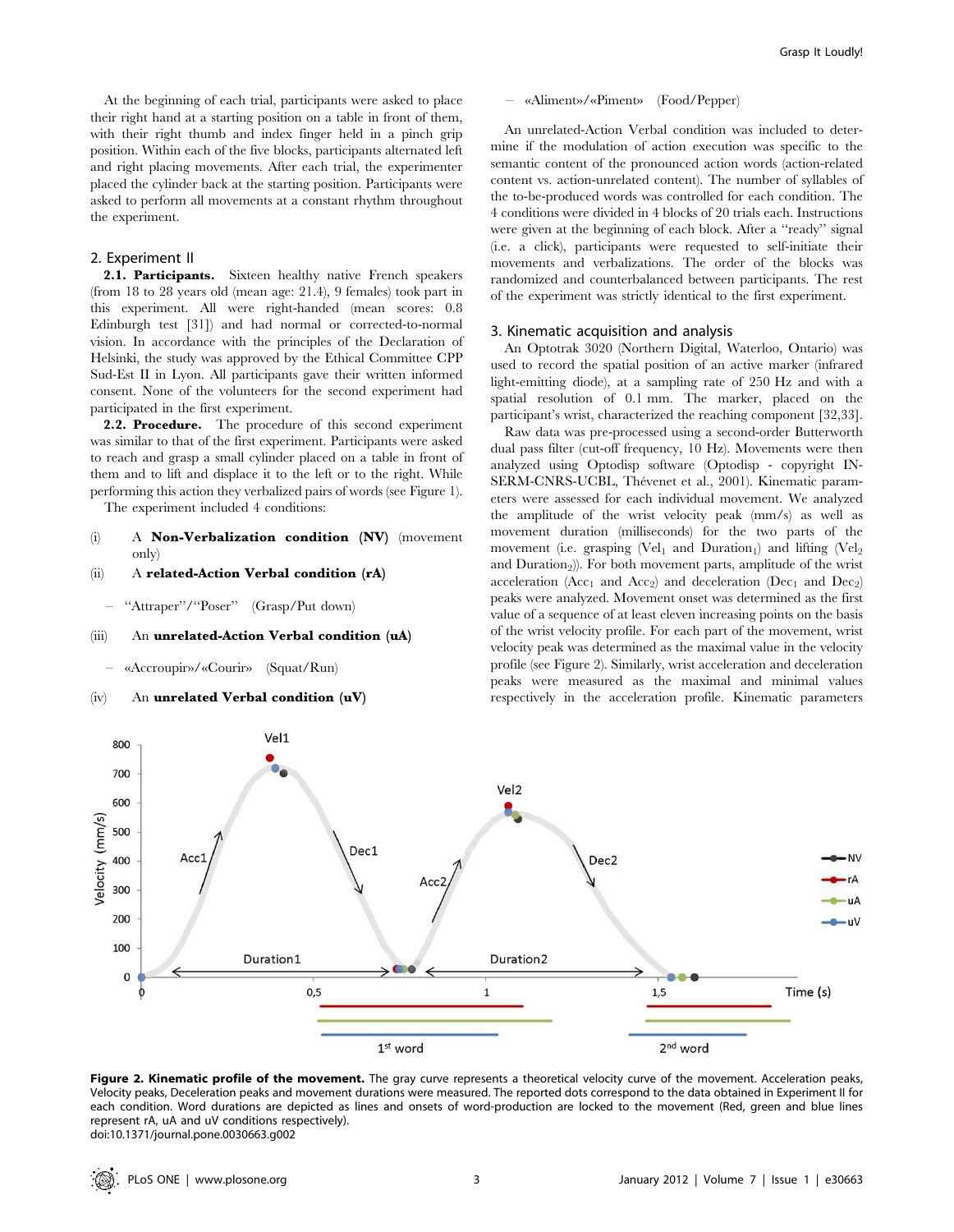Grasp It Loudly!

were determined for each individual trial and were then averaged for each participant and condition. Trials in which participants made errors were excluded from the analysis. For Experiment I only, a preliminary analysis was conducted to test significance between unrelated Verbal conditions (uV) using a repeated measures analysis of variance (ANOVAs) with 1 withinsubject factor (3 levels). For both Experiments, analysis of variance (ANOVAs) with repeated measures including Condition as a within-subject factor (Experiment I: 3 levels; Experiment II: 4 levels) were used to assess significant differences between the conditions (Statistica 8, Statsoft Inc). Post-hoc tests (Newman– Keuls) were performed to distinguish the effects of each condition on the kinematic parameters. A significance level of  $p<0.05$  was chosen. One participant was excluded from the analysis (Experiment I) due to significantly outlying kinematic values.

#### 4. Word-production acquisition and analysis

In Experiment II, word onsets and offsets were recorded with a microphone headset. Regarding the analysis, each word onset was synchronized on each movement onset. Word durations were calculated for individual trials and were then averaged by condition and across subjects. Statistical analyses were similar to statistics for kinematics.

#### Results

#### 1. Experiment I

1.1. 1<sup>st</sup> part of the movement: "Reach-to-Grasp the object''. A preliminary analysis revealed no significant difference between the three unrelated Verbal conditions  $(uV)$ ''Butterfly/Pigeon'', ''One/Two'', ''119/120'' for any kinematic parameters. The ANOVA with the factor Condition did not reveal any significant differences for the velocity peak amplitude  $(Vel<sub>1</sub>:$  $F(2,38) = 0.12$ ; ns), the acceleration peak amplitude (Acc<sub>1</sub>:  $F(2,38) = 0.55$ ; ns), the deceleration peak amplitude (Dec<sub>1</sub>:  $F(2,38) = 0.14$ ; ns), or the movement duration (Duration<sub>1</sub>:  $F(2,38) = 0.19$ ; ns) (see Table 1). The data for these conditions were thus collapsed and compared to the Non-Verbalization condition and the related-Action Verbal condition.

The one-factor repeated-measures ANOVA (NV/rA/uV) showed a significant effect of Condition on the amplitude of the wrist velocity peak  $(F(2,38) = 6.21; p<0.005)$ , on movement duration  $(F(2,38) = 3.927; p<0.03)$  and on the amplitude of the wrist acceleration peak  $(F(2,38) = 6.80; p<0.03)$ . In the related-Action Verbal condition (rA), mean amplitudes of the wrist velocity peak and of the wrist acceleration peak were higher (Vel<sub>1</sub>:  $p<0.004$ ; Acc<sub>1</sub>:  $p<0.003$ ) compared to movements performed without verbalization (NV) and to movements in the unrelated Verbal condition (uV) (Vel<sub>1</sub>:  $p<0.02$ ; Acc<sub>1</sub>:  $p<0.01$ ). Mean movement duration was reduced in the related-Action Verbal condition (rA) (Duration<sub>1</sub>:  $p<0.04$ ) compared to movements performed without verbalization (NV) and to movements in the unrelated Verbal condition (uV) (Duration<sub>1</sub>: p<0.03). All results are displayed in Table 1 and Figure 3. No other significant difference was observed.

Similarly, there was a significant effect of Condition on the amplitude of the wrist deceleration peak  $(F(2,38) = 9.61;$  $p<0.0004$ ). In the related-Action Verbal condition (rA) and in the unrelated Verbal condition (uV), mean amplitude of the wrist deceleration peak was stronger (Dec<sub>1</sub>: p $\leq 0.0004$ ; Dec<sub>1</sub>: p $\leq 0.02$ respectively) compared to movements performed without verbalization (NV). Results are displayed in Figure 3d. No other significant difference was observed.

Hence, when participants verbalized action words, the amplitudes of the wrist acceleration peak and of the velocity peak were increased by more than 5% while movement duration was reduced by nearly 4%. Amplitude of the deceleration peak was modulated in both related-Action and unrelated Verbal conditions. These results clearly indicate a facilitation effect of action word production on movement execution.

1.2. 2nd part of the movement: ''Lift-to-Displace the object''. Similarly to the first part of the movement, the preliminary analysis revealed no significant difference between the three unrelated Verbal conditions (uV) ''Butterfly/Pigeon'', ''One/Two'', ''119/120'' for any kinematic parameters. The ANOVA with the factor Condition was not significant for the velocity peak amplitude (Vel<sub>2</sub>:  $F(2,38) = 0.35$ ; ns), the acceleration peak amplitude  $(Acc_2: F(2,38) = 0.24; ns)$ , the deceleration peak amplitude (Dec<sub>2</sub>:  $F(2,38) = 0.92$ ; ns) and movement duration (Duration<sub>2</sub>:  $F(2,38) = 0.98$ ; ns) (see Table 1). The data for these conditions were thus collapsed and compared to the Non-Verbalization condition and the related-Action Verbal condition.

Figure 4 plots the corresponding results for the second part of the movement. The one-factor repeated-measures ANOVA (NV/ rA/uV) showed a significant main effect of Condition on the wrist velocity peak amplitude  $(F(2,38) = 6.71; p<0.003)$ . Post-hoc tests further revealed a significant difference between the related-Action Verbal condition  $(rA)$  and the two other conditions  $(NV: p<0.002)$ and uV:  $p<0.04$ ), which did not significantly differ from each other.

Similarly, there was a significant effect of Condition on the amplitude of the wrist deceleration peak  $(F(2,38) = 6.62; p<0.003)$ . In the related-Action Verbal condition (rA), mean amplitude of the

Table 1. Experiment I: Averaged values for all analysed parameters for each condition.

| <b>Conditions</b>          |                | 1st part of the movement | 2nd part of the movement     |                              |                            |                          |                              |                                          |
|----------------------------|----------------|--------------------------|------------------------------|------------------------------|----------------------------|--------------------------|------------------------------|------------------------------------------|
|                            | Vel1<br>(mm/s) | <b>Duration1</b><br>(ms) | Acc1<br>(mm/s <sup>2</sup> ) | Dec1<br>(mm/s <sup>2</sup> ) | Vel <sub>2</sub><br>(mm/s) | <b>Duration2</b><br>(ms) | Acc2<br>(mm/s <sup>2</sup> ) | Dec <sub>2</sub><br>(mm/s <sup>2</sup> ) |
| No verbalization (NV)      | $651 \pm 21$   | $917 + 23$               | $3319 \pm 192$               | $-2588 \pm 145$              | $385 \pm 17$               | $902 + 25$               | $2024 \pm 108$               | $-1320 \pm 79$                           |
| related Action Verbal (rA) | $686 + 21$     | $882 + 23$               | $3639 + 232$                 | $-2877 \pm 171$              | $404 \pm 22$               | $902 \pm 25$             | $2080 \pm 111$               | $-1433 \pm 77$                           |
| unrelated Verbal (uV)      | $661 \pm 20$   | $915 \pm 24$             | $3388 \pm 191$               | $-2765 \pm 149$              | $392 + 20$                 | $917 + 27$               | $1989 \pm 106$               | $-1341 \pm 66$                           |
| "Butterfly/Pigeon"         | $662 + 20$     | $910 \pm 23$             | $3346 \pm 201$               | $-2761 \pm 152$              | $393 \pm 18$               | $917 + 24$               | $1965 \pm 96$                | $-1342 + 57$                             |
| "One/Two"                  | $660 + 21$     | $917 + 26$               | $3379 \pm 181$               | $-2787 + 151$                | $394 \pm 19$               | $907 + 28$               | $2009 \pm 109$               | $-1365 \pm 79$                           |
| "119/120"                  | $658 + 21$     | $919 + 27$               | $3440 \pm 213$               | $-2749 \pm 161$              | $389 + 20$                 | $928 + 33$               | $1992 \pm 131$               | $-1315+71$                               |

Mean values  $\pm$  standard error of the mean (SEM).

doi:10.1371/journal.pone.0030663.t001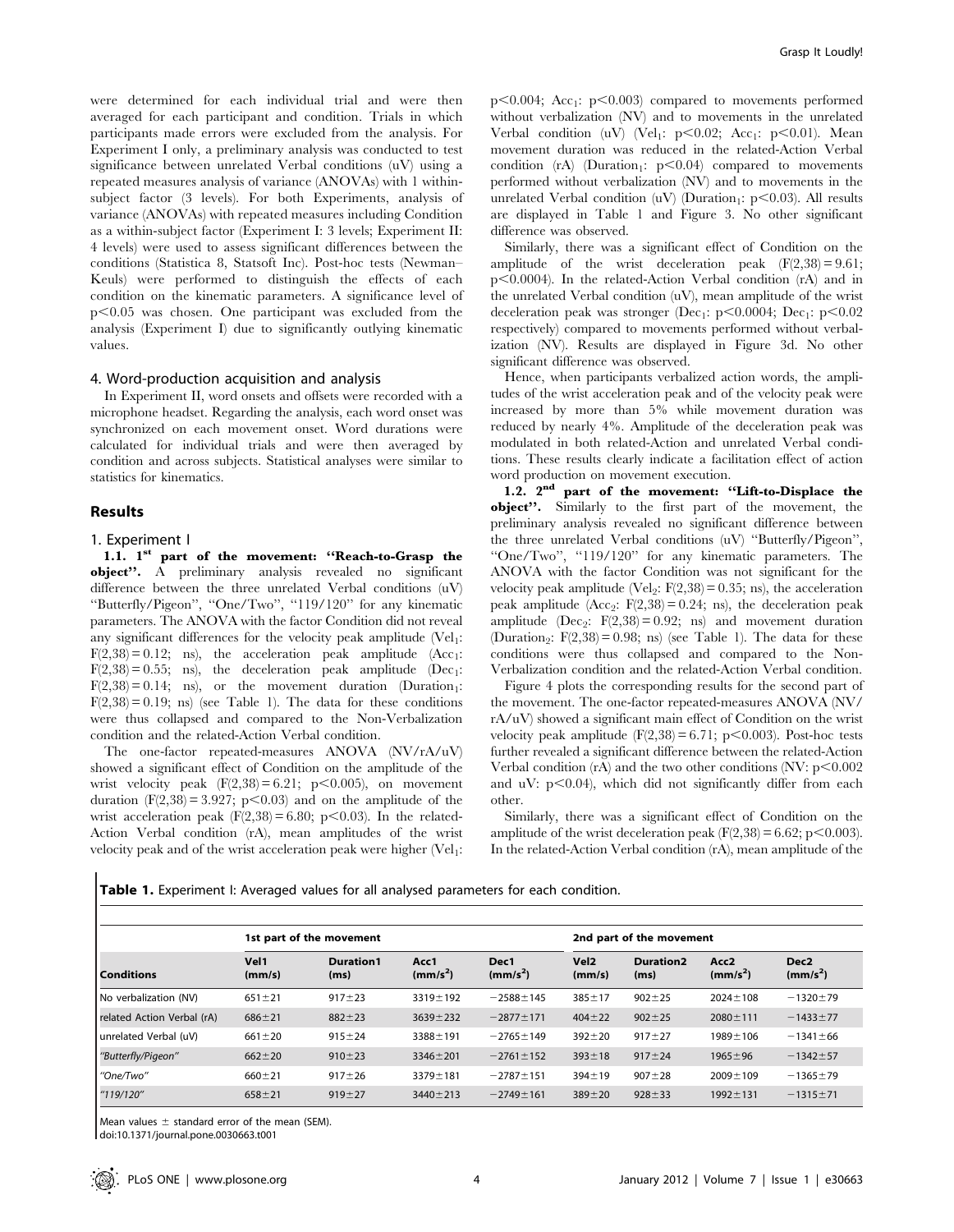

Figure 3. Experiment I: Kinematic parameters of the "Reach-to Grasp" movement. Mean values of (a) wrist velocity peak amplitude (b) movement duration (c) wrist acceleration peak amplitude and (d) wrist deceleration peak amplitude. Error bars represent standard error of the mean (SEM).  $*$ p $<$ 0.05.

doi:10.1371/journal.pone.0030663.g003

wrist deceleration peak was accentuated compared to movements performed without verbalization (NV) (Dec<sub>1</sub>:  $p<0.004$ ) as well as to movements in the unrelated Verbal condition  $(uV)$  (Dec<sub>1</sub>: p<0.01). No other significant difference was observed.

In contrast, there was no significant effect of the factor Condition on the duration of the lifting movement (Duration<sub>2</sub>)  $(F(2,38) = 6.71;$  ns) and on the wrist acceleration peak  $(F(2,38) = 1.69; \text{ns}).$ 

When participants verbalized action words, the amplitudes of the velocity peak and of the deceleration peak were increased by more than 5%. In contrast with the first part of the movement, no effects on movement duration and acceleration peak were observed. Hence, even for the second part of the movement, these results suggest a facilitation effect of action word production on movement execution.

## 2. Experiment II

2.1. 1st part of the movement: "Reach-to-Grasp the object''. In this follow-up experiment, word-production onsets and offsets were recorded. The length of the first word was  $584\pm22$  ms for the related-Action Verbal condition (rA),  $676\pm28$  ms for the unrelated-Action Verbal condition (uA) and  $507\pm17$  ms for the unrelated Verbal condition (uV). The ANOVA revealed a significant effect of Condition on word-duration  $(F(2,30) = 61.2; p<0.0001)$ . Despite strong differences in word durations, the onsets of word production locked to movement onset did not differ significantly between conditions (ANOVA:  $F(2,30) = 0.16$ ; ns)). On average, the first word was produced  $518\pm36$  ms after movement onset for the rA condition,  $512\pm43$  ms after movement onset for the uA condition and  $525\pm46$  ms after movement onset for the uV condition (see Figure 2).

As to the kinematic measures, the one-factor repeated-measures ANOVA (NV/rA/uA/uV) showed a significant main effect of Condition on the amplitude of the wrist velocity peak  $(F(3,45) = 4.29; p<0.01)$ . In the related-Action Verbal condition (rA), mean amplitude of the wrist velocity peak was higher than that of movements performed without verbalization  $(NV)$   $(Vel<sub>1</sub>:$  $p<0.006$ ), movements performed in the unrelated-Action Verbal condition (uA) (Vel<sub>1</sub>:  $p<0.04$ ), and those performed in the unrelated Verbal condition  $(uV)$  (Vel<sub>1</sub>:  $p<0.03$ ). All results are displayed in Table 2 and Figure 5. No other significant difference was observed.

For the amplitude of the wrist deceleration peak, we found a significant main effect of Condition  $(F(3,45) = 5.02; p < 0.004)$ . Mean amplitude of the deceleration peak was stronger in the related-Action Verbal condition (rA) than in the other conditions. Post-hoc analysis revealed that kinematic parameters in the rA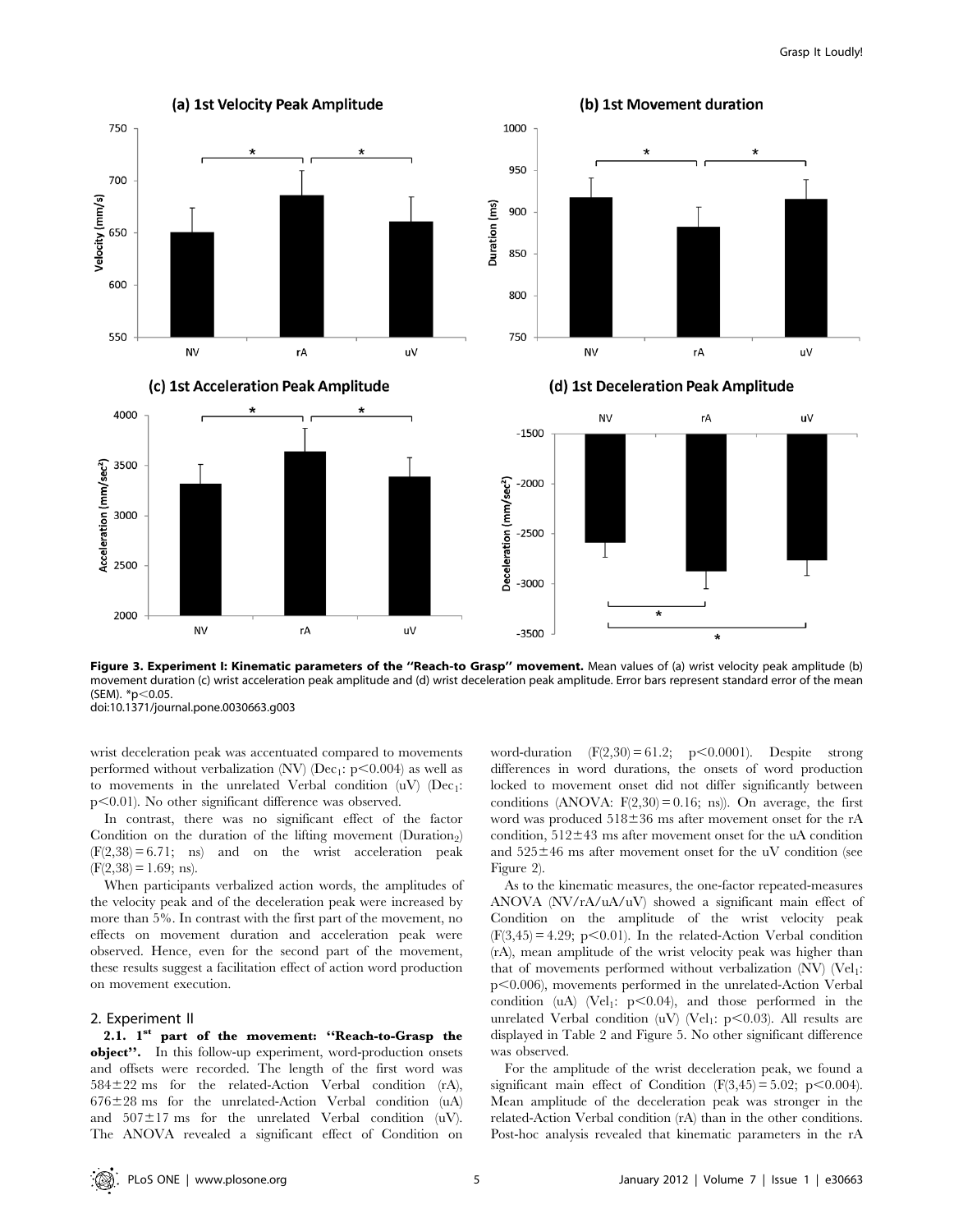

Figure 4. Experiment I: Kinematic parameters of the "Lift-to-Displace" movement. Mean values of (a) wrist velocity peak amplitude and (b) movement duration (c) wrist acceleration peak amplitude and (d) wrist deceleration peak amplitude. Error bars represent standard error of the mean (SEM). \*p<0.05. doi:10.1371/journal.pone.0030663.g004

condition were significantly different from those in the NV ( $Dec_1$ :  $p = 0.005$ ), the uA (Dec<sub>1</sub>:  $p < 0.03$ ) and the uV conditions (Dec<sub>1</sub>:  $p<0.01$ ). No other significant difference was observed.

For the amplitude of the wrist acceleration peak, though the pattern of results was similar to Experiment I (see Figure 5c), the effect of Condition (NV/rA/uA/uV) did not reach significance  $(F(3, 45) = 2.48;$  ns). Finally, there was no significant effect of Condition on movement duration  $(F(3, 45) = 1.05; \text{ns})$ .

Similarly to what was observed in our first experiment, when participants verbalized action words, the amplitudes of the wrist velocity peak and deceleration peak were increased by more than 5%.

|                                 | 1st part of the movement |                                            |                |                 | 2nd part of the movement |                                                      |                |                 |  |  |  |  |
|---------------------------------|--------------------------|--------------------------------------------|----------------|-----------------|--------------------------|------------------------------------------------------|----------------|-----------------|--|--|--|--|
| <b>Conditions</b>               | Vel1 (mm/s)              | Duration1 (ms) $Acc1$ (mm/s <sup>2</sup> ) |                | Dec1 $(mm/s^2)$ |                          | Vel2 (mm/s) Duration2 (ms) Acc2 (mm/s <sup>2</sup> ) |                | Dec2 $(mm/s^2)$ |  |  |  |  |
| No verbalization<br>(NV)        | $703 + 61$               | $757 + 43$                                 | $4316 \pm 681$ | $-3437 \pm 503$ | $546 + 25$               | $824 + 44$                                           | $2897 + 263$   | $-2194 + 200$   |  |  |  |  |
| related Action<br>Verbal (rA)   | $756 \pm 68$             | $732 + 42$                                 | $4657 + 689$   | $-4044 + 667$   | $592 + 25$               | $805 \pm 48$                                         | $3118 + 286$   | $-2527 \pm 260$ |  |  |  |  |
| unrelated Action<br>Verbal (uA) | $718 + 60$               | $755 + 44$                                 | $4485 + 734$   | $-3512 \pm 505$ | $558 \pm 19$             | $813 + 4$                                            | $2887 + 209$   | $-2348 \pm 187$ |  |  |  |  |
| unrelated Verbal<br>(uV)        | $722 \pm 63$             | $739 + 43$                                 | $4379 \pm 663$ | $-3643 \pm 515$ | $566 \pm 21$             | $797 + 44$                                           | $2441 \pm 226$ | $-2466 \pm 214$ |  |  |  |  |

Table 2. Experiment II: Averaged values for all analysed parameters for each condition.

Mean values  $\pm$  standard error of the mean (SEM).

doi:10.1371/journal.pone.0030663.t002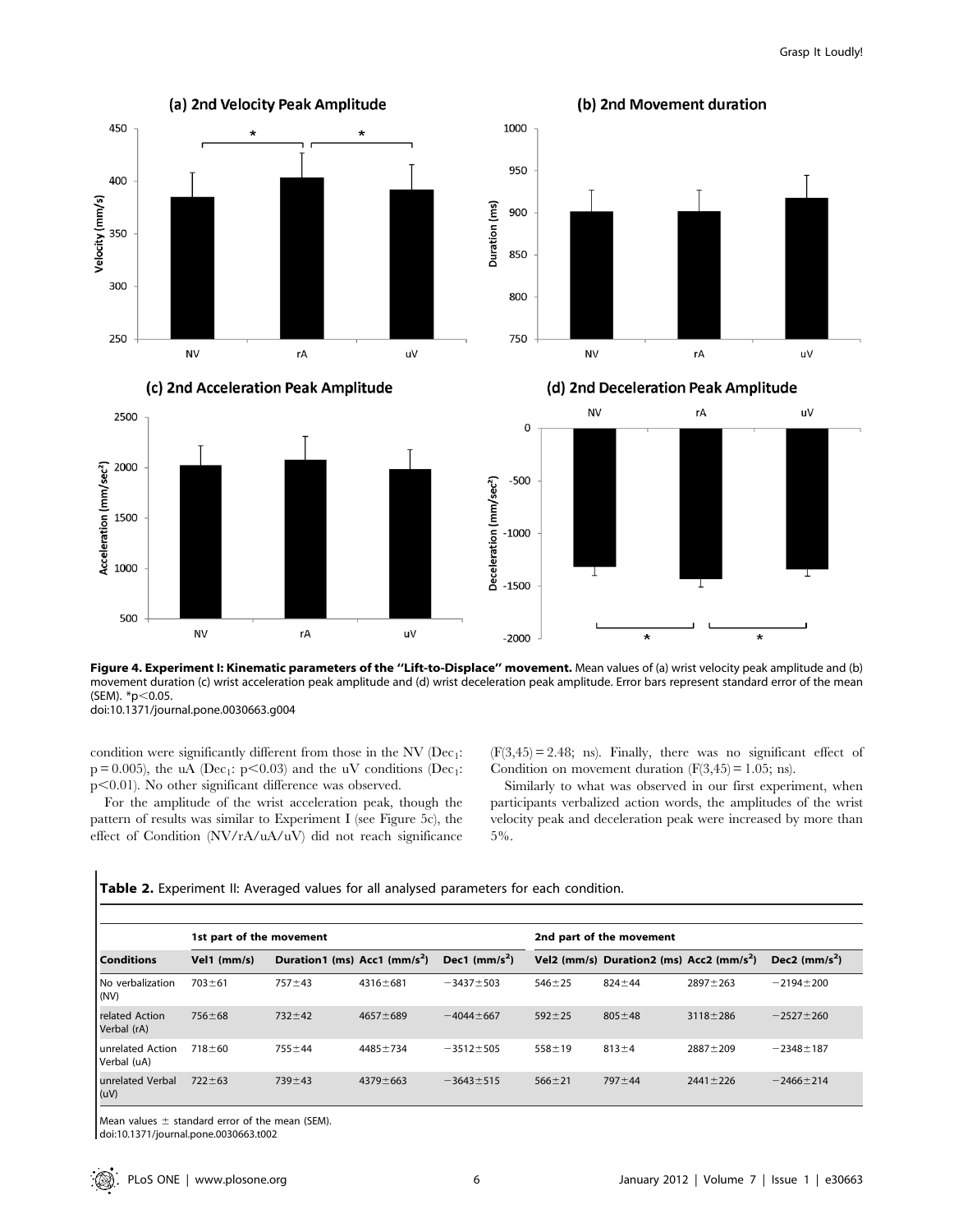

Figure 5. Experiment II: Kinematic parameters of "Reach-to Grasp" movement. Mean values of (a) wrist velocity peak amplitude (b) movement duration (c) wrist acceleration peak amplitude and (d) wrist deceleration peak amplitude. Error bars represent standard error or the mean (SEM).  $*$ p $<$ 0.05. doi:10.1371/journal.pone.0030663.g005

2.2. 2nd part of the movement: ''Lift-to-Displace the object''. For the second part of the movement, the length of the word to be pronounced was  $357\pm20$  ms for the related-Action Verbal condition (rA),  $414 \pm 24$  ms for the unrelated-Action Verbal condition (uA) and  $335 \pm 18$  ms for the unrelated Verbal condition (uV). The ANOVA revealed a significant effect of Condition on word-duration  $(F(2,30) = 16.6; p < 0.0001)$ .

The same observation as for the first part of the movement was made for the second: Despite differences in word durations, the onsets of word production locked to the onset of the second part of the movement did not differ significantly between conditions (ANOVA:  $F(2,30) = 2.95$ ; ns). On average, the second word was produced  $726 \pm 42$  ms after movement onset for the rA condition,  $703\pm38$  ms after movement onset for the uA condition and  $668\pm43$  ms after movement onset for the uV condition (see Figure 2).

With regard to kinematic measures, mean amplitude of the velocity peak  $(Vel_2)$  was stronger in the related-Action Verbal condition (rA) than in other conditions. Figure 6 plots the corresponding results. The one-factor repeated-measures AN-OVA (NV/rA/uA/uV) showed a significant main effect of Condition  $(F(3,45) = 5.66; p < 0.002)$ . Post-hoc tests further revealed a significant difference between the rA condition and the three other conditions (NV:  $p<0.001$ ; uA:  $p<0.02$ ; uV:  $p<0.03$ ), which did not significantly differ from each other (see Table 2).

We did not find any significant effect of Condition on the duration of the lifting movement (Duration<sub>2</sub>) ( $F(3,45) = 0.97$ ; ns) or on the amplitude of the wrist acceleration peak  $(Acc<sub>2</sub>)$  $(F(3, 45) = 1.67; \text{ns}).$ 

Concerning wrist deceleration peak amplitude, we found a significant main effect of Condition ( $F(3,45) = 5.56$ ; p<0.003) on this parameter. Post-hoc analysis revealed that acceleration peaks in the related-Action Verbal condition (rA) were significantly different from those in the Non-Verbalization condition  $(Dec<sub>1</sub>:$  $p<0.03$ ). Post-hoc analysis also revealed a significant difference between unrelated Verbal condition and NV condition  $(Dec_1$ :  $p<0.01$ ). No other significant difference was observed.

Again, for the second part of the movement, the amplitude of the velocity peak was significantly higher when participants verbalized action-related words compared to the three other conditions. Note that for the amplitude of the deceleration peak, differences were observed between Non-Verbalization (NV) and related-Action Verbal (rA) conditions as well as between Non-Verbalization and unrelated Verbal (uV) conditions. Similarly to what was observed in the first experiment, we did not find any effect of word production on acceleration peak amplitude and movement duration.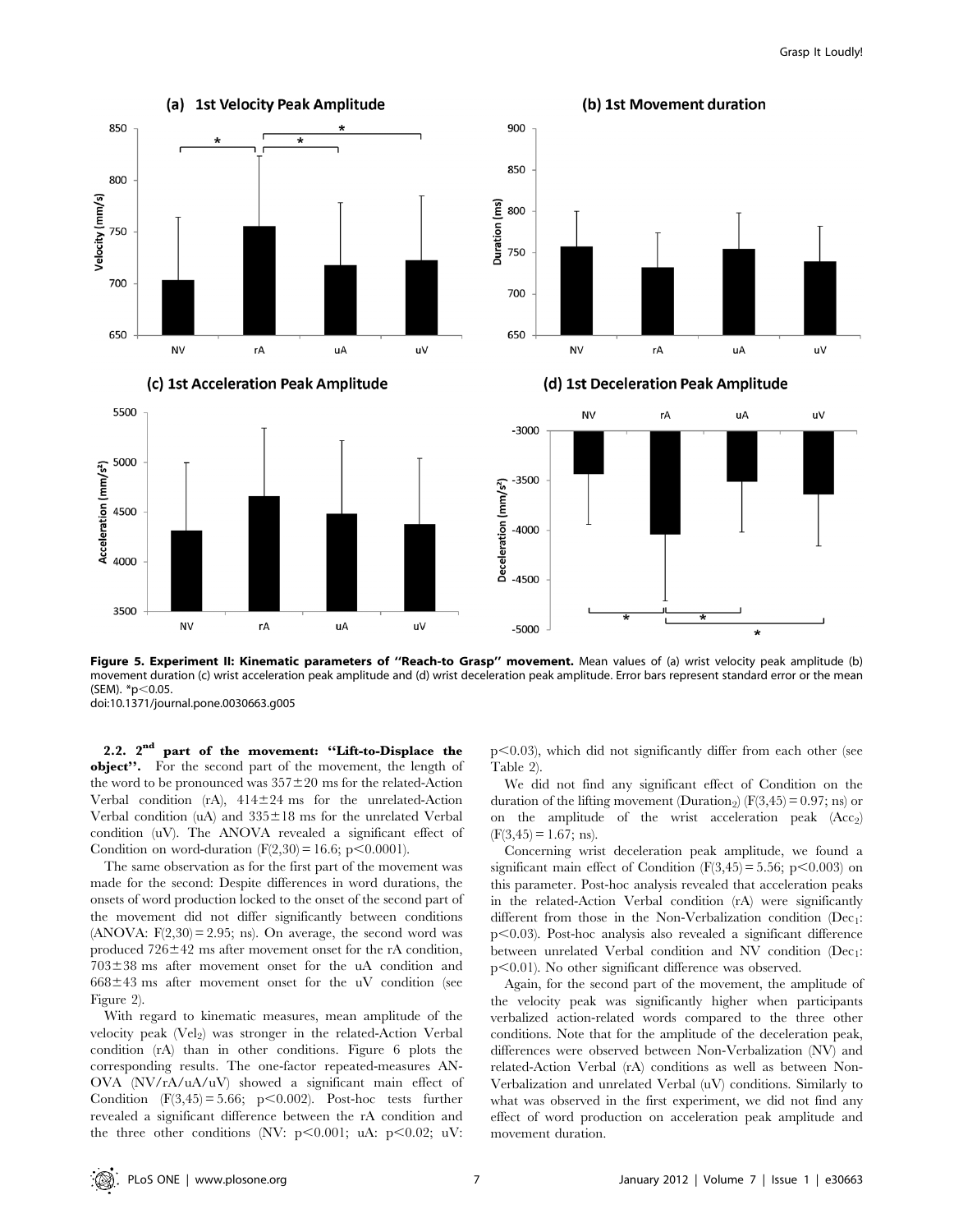

Figure 6. Experiment II: Kinematic parameters of the "Lift-to-Displace" movement. Mean values of (a) wrist velocity peak amplitude and (b) movement duration (c) wrist acceleration peak amplitude and (d) wrist deceleration peak amplitude. Error bars represent standard error of the mean (SEM).  $*$ p $<$ 0.05. doi:10.1371/journal.pone.0030663.g006

## Discussion

The present study aimed at determining whether verbalizing during a grasp-to-displace movement would affect motor behaviour and, if so, whether this effect would depend on the semantic content of the pronounced word (Experiment I). Furthermore, we sought to test the stability of such effects in a different group of participants and to determine at which stage of the motor act language intervenes (Experiment II).

We show that amplitudes of the wrist acceleration peak (Experiment I), of the velocity and deceleration peaks (both experiments), and movement duration (Experiment I) were affected by verbalization of action-related words but not of other types of words. Despite slight changes that could be attributed to the modified procedure in Experiment II, the present effects are relatively stable considering that we observed the same results in two different groups of participants. In the following sections we discuss our results in more detail.

#### 1. An in-depth interpretation of the kinematic effects

In both experiments, amplitudes of the wrist velocity peaks of the reach-to-grasp and lift-to-displace movements were increased when verbalizing action-related words compared to unrelated verbalization and the control condition (i.e. no verbalization).

In Experiment I, first wrist acceleration peak amplitude was enhanced in the related-Action Verbal condition only while first wrist deceleration peak amplitude was sensitive to any type of verbalization. The latter nonspecific effect was not observed in Experiment II, though deceleration peak of the second part of the movement showed less sensitivity than in Experiment I (enhancement for both rA and uV conditions but not for NV and uA conditions). Interestingly enough, in Experiment I, acceleration and deceleration were accentuated and movement duration reduced in the related-Action Verbal condition. However, we did not replicate this observation in Experiment II. A compensatory balance between acceleration and deceleration might explain the absence of effect on movement duration in Experiment II.

Rather than being two entirely independent movements, reachto-grasp and lift-to-displace are subparts of a single unique action. In line with the idea of an action-chain mechanism involved in the selection of impending motor acts [34], both parts of the action are likely to be planned and programmed jointly. Cattaneo and colleagues [34] for instance, asked children either to reach and grasp a piece of food and then bring it to the mouth or to reach and grasp a piece of paper and place it in a container placed on their shoulder. By recording activity of the mouth-opening mylohyoid (MH) muscle, they revealed that participants showed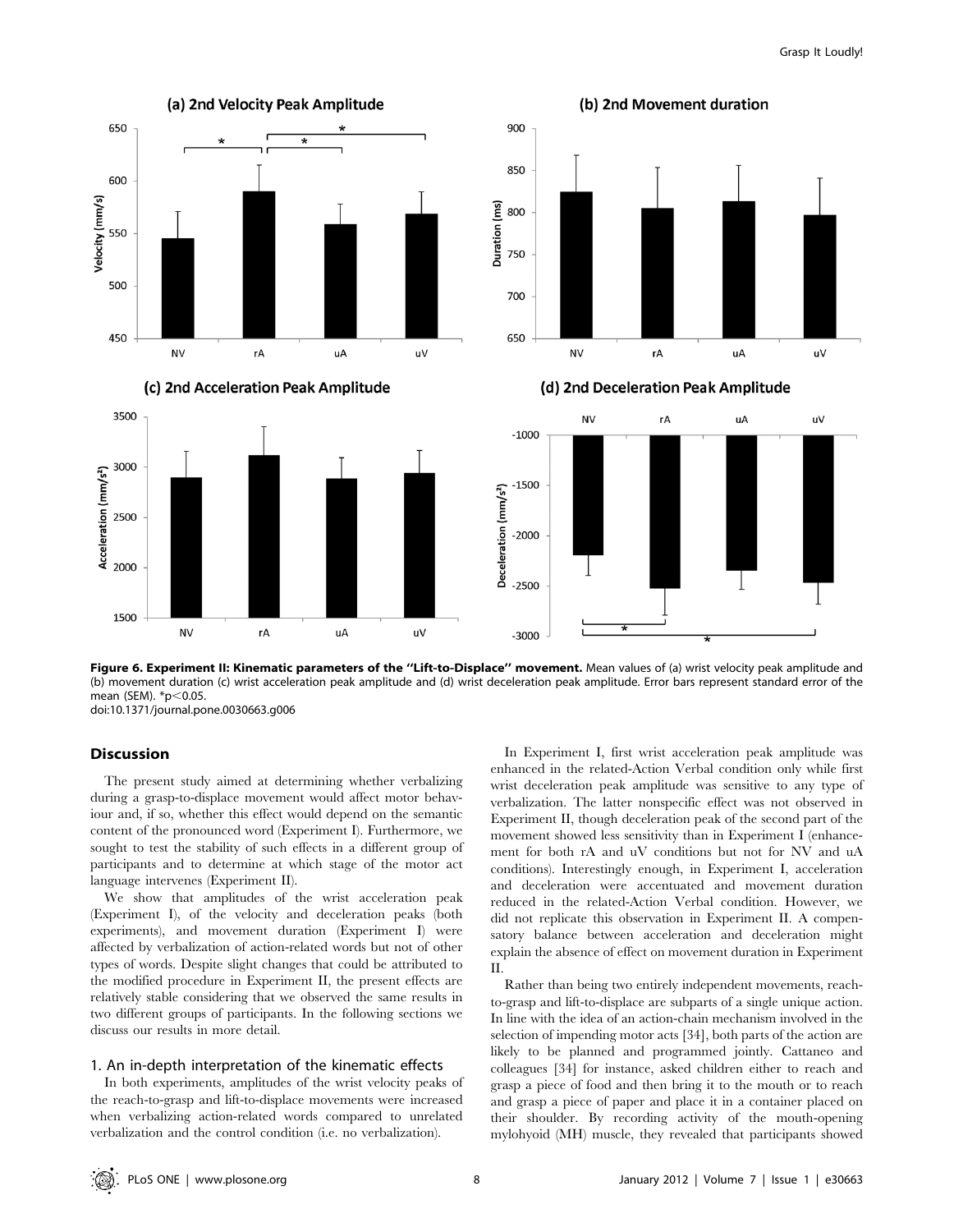an activation of their MH muscle already for the initial act of reaching (for food but not for paper). As concluded by the authors, muscles that mediate the action's final goal increase their activity as soon as the action starts [34] (see also [35] for similar observations for movements that differed in difficulty; or [36] for studies with monkeys). In line with this idea, it has been demonstrated that neurons in monkeys' F5 premotor area code for one particular type of movement (i.e. whole hand grasp vs. precision grip) [37,38]. Such a motor repertoire would hold precise high-level description of the action [39,40]. Hence, this assumption accounts for a semantic specificity of the organization of the motor system.

Altogether, these findings suggest that reach-to-grasp and lift-todisplace movements but also verbalization of the pair of words might all be prepared within the same period. Note that because of its attention-grabbing nature, it could have been expected that any verbalization during movement execution would enhance motor performance. Yet, our results show that unrelated action verbalization had no impact on the motor task. The effects reported in our experiments are thus likely to result from the functional interaction between semantic retrieval of the words and the planning and programming of the action.

## 2. General speech-associated effects on corticospinal excitability

Effects on specific kinematic parameters such as acceleration or velocity peaks reflect modulations of muscular contraction and thus corticospinal excitability. While in the present study the semantic impact of spoken words on motor behaviour was examined, previous studies more generally investigated speechassociated effects on motor system excitability [41–43]. Tokimura and colleagues [43], for instance, showed increased amplitude of electromyographic responses (EMG), recorded over right hand muscles, during reading aloud. Similarly, Meister and collaborators [41] asked participants to read aloud concrete words while hand and leg motor areas were stimulated. By applying TMS at various temporal intervals, the authors revealed an increase of motor evoked potentials (MEPs) amplitudes on right hand muscles for left motor cortex stimulation during reading. The authors did not report any effect on leg muscles (but see [44] for contrasting results). Altogether, these results show that linguistic production can impact corticospinal excitability. Note though that in our experiment, we did not find any effect of unrelated verbalization.

Coherent with these studies, Terao et al. [45] reported alternative hemispheric lateralization during cortical motor preparation of speech. By using TMS to temporarily suppress cortical functions, the authors aimed to look at the time course of activations in the sensorimotor cortices, supplementary motor area and cerebellum while participants prepared to produce a vocalization. They showed that cortical preparation for vocalization starts as early as 200 ms before voice onset, and also a mild left hemispheric predominance in the early phase [45].

Overall, hemispheric lateralization of speech-associated effects [42,43,45] and early timing of articulatory processes ([45]; see [46] for a review) are in agreement with the idea that our results cannot be attributed to exclusively motor effects due to the spatial proximity of the motor representation of the hand and the mouth [37,38] or to articulatory schemes.

## 3. A well-documented cross-talk between motor action and language processes

The present findings are consistent with several previous studies showing that action words influence the execution of movements.

Gentilucci and colleagues [47–49] investigated this issue from a ''communicative'' point of view. Instead of using object-directed actions, they asked participants to produce communicative movements and congruent related words, such as waving the hand to say ''hello''. Bernardis & Gentilucci [48] and Barbieri et al. [47] found that gesture reinforced words, as reflected by enhancement of the voice spectra while, at the same time, they reported a reduction of arm peak velocity indicating an inhibition of gesture by word production. Relatedly, Chieffi et al. [49] instructed subjects to perform deictic movements (i.e. participants pointed ''towards'' them or ''far'' from them) while reading aloud a word congruent with the movement (e.g. a word that means "here" or "there" respectively). They also found reciprocal effects between gesture and language. Similarly to the previously reported experiments, an enhancement of voice spectra by gesture was observed. However, the effects of word production on movement parameters were opposite to those measured by Bernardis & Gentilucci [48]: when the pronounced word matched the movement, the latter was faster than when the word was incongruent. In order to explain the disparities between the previously mentioned results, we can hypothesize that effects of verbalization on movement depend on the goal of the task. In Bernardis & Gentilucci's study [48], velocity peak was reduced because the movement was performed to ''assist'' language (such as waving the hand to say ''hello''). By contrast, in our study (and to a certain extent in the study by Chieffi et al. [49]), language assisted the motor action. In their recent study, Kritikos and colleagues [50] suggested that hand and finger positions should systematically change with the ''spatial'' meaning of a pronounced word. Participants had to reach the top or the bottom of a bar in response to the location of a word (synonyms of ''up'' and ''down'' such as ''climbing'' and ''falling''). They found that word meaning modulated the trajectory of the movement. More than a simple effect of speech, the authors assumed that semantic coding (during articulation) influences the action.

## 4. At which stage does language intervene in the motor act?

It is well-known that various components of the motor program underlying a movement are computed prior to movement onset [51–53]. Interference between motor behaviour and (action) language processing may thus operate at any stage of the motor process. Boulenger et al. [14] and Nazir et al. [20] showed that perceived action words could transiently perturb the execution of an ongoing movement. The same team later provided evidence that the preparatory processes of a movement can also be influenced by language processing [15]. According to Dalla Volta et al. [16], modifications in velocity peaks (i.e. the main kinematic parameter resulting from the planning of the action) are indicative of an adjustment of the entire motor program. Coherent with this idea, several studies indicated that motor-related activity during language processing should result from anticipatory mechanisms [54,55]. Facilitation/interference effects are differentially predicted according to the temporal relationship between action execution and language processing. Indeed, facilitation effects were observed when words were processed prior to movement onset, while interference effects occurred during simultaneous processing [14,16,56]. In a recent study, Chersi et al. [57], using a computational method, predicted such temporal-dependent facilitation and interference effects. In the present study, though the timing of semantic retrieval is difficult to assess (especially for selfpaced spoken words), we assume that the passage from lexicosemantic processes to articulatory schemes is operated within 600 ms (see [45] for preparation of vocalization; [46] for a review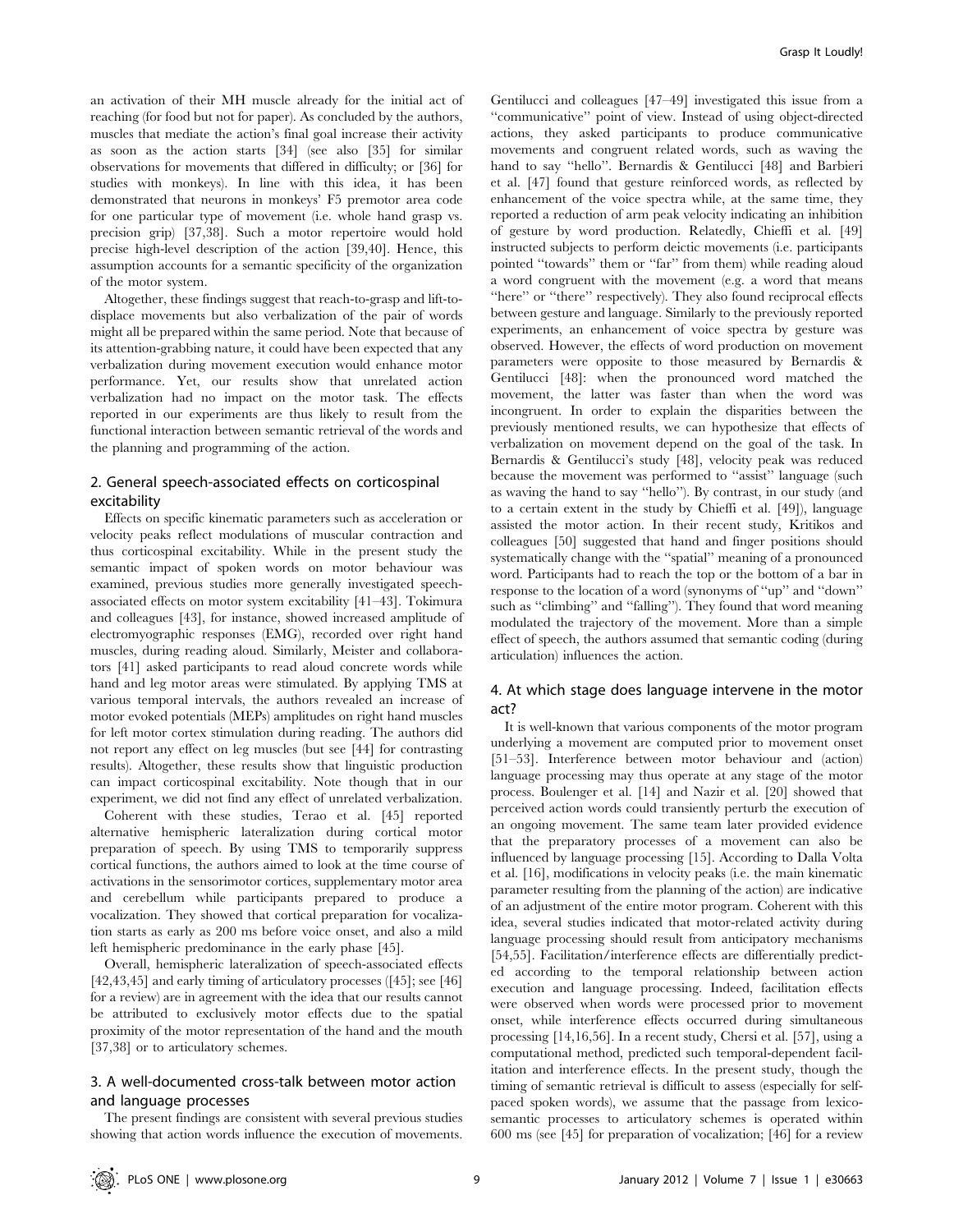on the neural correlates of language production). Given that the words were pronounced about 520 ms after the onset of the reachto-grasp movement and 700 ms after the onset of the lift-todisplace movement, it is likely that retrieval of semantic representation of the action verbs tapped into the programming of the action.

## 5. Conclusion

Previous cognitive literature has paid surprisingly little attention to language production processes and their potential impact on motor behaviour. In our experiments, we show that spoken actionrelated words can support the motor act through the (positive) modulation of specific kinematic parameters. Although reach-tograsp an object is largely an automatic and unconscious process [58,59], its kinematics is sensitive to the semantic retrieval of

#### References

- 1. Goldin-Meadow (1999) The role of gesture in communication and thinking. Trends Cogn Sci (Regul Ed) 3: 419–429.
- 2. Goldin-Meadow S, Wagner SM (2005) How our hands help us learn. Trends Cogn Sci (Regul Ed) 9: 234–241.
- 3. Aziz-Zadeh L, Damasio A (2008) Embodied semantics for actions: findings from functional brain imaging. J Physiol Paris 102: 35–39.
- 4. Aziz-Zadeh L, Wilson SM, Rizzolatti G, Iacoboni M (2006) Congruent embodied representations for visually presented actions and linguistic phrases describing actions. Curr Biol 16: 1818–1823.
- 5. Boulenger V, Hauk O, Pulvermüller F (2009) Grasping ideas with the motor system: semantic somatotopy in idiom comprehension. Cereb Cortex 19: 1905–1914.
- 6. Desai RH, Binder JR, Conant LL, Seidenberg MS (2010) Activation of sensorymotor areas in sentence comprehension. Cereb Cortex 20: 468–478.
- 7. Hauk O, Johnsrude I, Pulvermüller F (2004) Somatotopic representation of action words in human motor and premotor cortex. Neuron 41: 301–307.
- 8. Pulvermüller F (2005) Brain mechanisms linking language and action. Nat Rev Neurosci 6: 576–582.
- 9. Raposo A, Moss HE, Stamatakis EA, Tyler LK (2009) Modulation of motor and premotor cortices by actions, action words and action sentences. Neuropsychologia 47: 388–396.
- 10. Tettamanti M, Buccino G, Saccuman MC, Gallese V, Danna M, et al. (2005) Listening to action-related sentences activates fronto-parietal motor circuits. J Cogn Neurosci 17: 273–281.
- 11. van Dam WO, Rueschemeyer S-A, Bekkering H (2010) How specifically are action verbs represented in the neural motor system: an fMRI study. Neuroimage 53: 1318–1325.
- 12. Pulvermüller F, Fadiga L (2010) Active perception: sensorimotor circuits as a cortical basis for language. Nat Rev Neurosci 11: 351–360.
- 13. Frak V, Nazir T, Goyette M, Cohen H, Jeannerod M (2010) Grip force is part of the semantic representation of manual action verbs. PLoS ONE 5: e9728.
- 14. Boulenger V, Roy AC, Paulignan Y, Deprez V, Jeannerod M, et al. (2006) Cross-talk between language processes and overt motor behavior in the first 200 msec of processing. J Cogn Neurosci 18: 1607–1615.
- 15. Boulenger V, Silber BY, Roy AC, Paulignan Y, Jeannerod M, et al. (2008) Subliminal display of action words interferes with motor planning: a combined EEG and kinematic study. J Physiol Paris 102: 130–136.
- 16. Dalla Volta R, Gianelli C, Campione GC, Gentilucci M (2009) Action word understanding and overt motor behavior. Exp Brain Res 196: 403–412.
- 17. Gentilucci M, Dalla Volta R (2008) Spoken language and arm gestures are controlled by the same motor control system.  $\operatorname{QJ}$  Exp Psychol (Colchester)  $61:$ 944–957.
- 18. Glenberg AM, Kaschak MP (2002) Grounding language in action. Psychon Bull Rev 9: 558–565.
- 19. Glover S, Rosenbaum DA, Graham J, Dixon P (2004) Grasping the meaning of words. Exp Brain Res 154: 103–108.
- 20. Nazir TA, Boulenger V, Roy A, Silber B, Jeannerod M, et al. (2008) Languageinduced motor perturbations during the execution of a reaching movement. Q J Exp Psychol (Colchester) 61: 933–943.
- 21. Gentilucci M, Benuzzi F, Bertolani L, Daprati E, Gangitano M (2000) Language and motor control. Exp Brain Res 133: 468–490.
- 22. Gentilucci M, Stefanini S, Roy AC, Santunione P (2004) Action observation and speech production: study on children and adults. Neuropsychologia 42: 1554–1567.
- 23. Gentilucci M, Gangitano M (1998) Influence of automatic word reading on motor control. Eur J Neurosci 10: 752–756.
- 24. Fischer MH, Zwaan RA (2008) Embodied language: a review of the role of the motor system in language comprehension. Q J Exp Psychol (Colchester) 61: 825–850.

action words. Since corticospinal excitability can be modulated by the preparation of action word production, verbalizing congruent action words should refine movement initiation and smoothness in patients who show selective motor deficits.

## Acknowledgments

We are grateful to two anonymous reviewers for their fruitful comments on earlier versions of this article.

#### Author Contributions

Conceived and designed the experiments: RF MM VB TAN YP. Performed the experiments: RF MM. Analyzed the data: RF MM VB TAN YP. Contributed reagents/materials/analysis tools: RF MM TAN YP. Wrote the paper: RF MM VB TAN YP.

- 25. Aravena P, Hurtado E, Riveros R, Cardona JF, Manes F, et al. (2010) Applauding with closed hands: neural signature of action-sentence compatibility effects. PLoS ONE 5: e11751.
- 26. Bergen B, Chang N (2005) Embodied construction grammar in simulation-based language understanding. Construction grammars: Cognitive grounding and theoretical extensions. pp 147–190.
- 27. Glenberg AM, Sato M, Cattaneo L (2008) Use-induced motor plasticity affects the processing of abstract and concrete language. Curr Biol 18: 290–291.
- 28. Zwaan RA, Taylor LJ (2006) Seeing, acting, understanding: motor resonance in language comprehension. J Exp Psychol Gen 135: 1–11.
- 29. Meteyard L, Cuadrado SR, Bahrami B, Vigliocco G (2010) Coming of age: A review of embodiment and the neuroscience of semantics. Cortex. doi:10.1016/ j.cortex.2010.11.002.
- 30. Oliveri M, Finocchiaro C, Shapiro K, Gangitano M, Caramazza A, et al. (2004) All talk and no action: a transcranial magnetic stimulation study of motor cortex activation during action word production. J Cogn Neurosci 16: 374–381.
- 31. Oldfield RC (1971) The assessment and analysis of handedness: the Edinburgh inventory. Neuropsychologia 9: 97–113.
- 32. Jeannerod M (1981) Intersegmental coordination during reaching at natural visual objects. Attention and performance IX 9: 153–168.
- 33. Jeannerod M, Biguer B (1982) Visuomotor mechanisms in reaching within extrapersonal space. Analysis of visual behavior. pp 387–409.
- 34. Cattaneo L, Fabbri-Destro M, Boria S, Pieraccini C, Monti A, et al. (2007) Impairment of actions chains in autism and its possible role in intention understanding. Proc Natl Acad Sci USA 104: 17825–17830.
- 35. Fabbri-Destro M, Cattaneo L, Boria S, Rizzolatti G (2009) Planning actions in autism. Exp Brain Res 192: 521–525.
- 36. Fogassi L, Ferrari PF, Gesierich B, Rozzi S, Chersi F, et al. (2005) Parietal lobe: from action organization to intention understanding. Science 308: 662–667.
- 37. Rizzolatti G, Camarda R, Fogassi L, Gentilucci M, Luppino G, et al. (1988) Functional organization of inferior area 6 in the macaque monkey. II. Area F5 and the control of distal movements. Exp Brain Res 71: 491–507.
- 38. Gentilucci M, Fogassi L, Luppino G, Matelli M, Camarda R, et al. (1988) Functional organization of inferior area 6 in the macaque monkey. I. Somatotopy and the control of proximal movements. Exp Brain Res 71: 475–490.
- 39. Rizzolatti G, Arbib MA (1998) Language within our grasp. Trends Neurosci 21: 188–194.
- 40. Weiss PH, Jeannerod M, Paulignan Y, Freund HJ (2000) Is the organisation of goal-directed action modality specific? A common temporal structure. Neuropsychologia 38: 1136–1147.
- 41. Meister IG, Boroojerdi B, Foltys H, Sparing R, Huber W, et al. (2003) Motor cortex hand area and speech: implications for the development of language. Neuropsychologia 41: 401–406.
- 42. Seyal M, Mull B, Bhullar N, Ahmad T, Gage B (1999) Anticipation and execution of a simple reading task enhance corticospinal excitability. Clin Neurophysiol 110: 424–429.
- 43. Tokimura H, Tokimura Y, Oliviero A, Asakura T, Rothwell JC (1996) Speechinduced changes in corticospinal excitability. Ann Neurol 40: 628–634.
- 44. Liuzzi G, Ellger T, Flöel A, Breitenstein C, Jansen A, et al. (2008) Walking the talk–speech activates the leg motor cortex. Neuropsychologia 46: 2824–2830.
- 45. Terao Y, Ugawa Y, Enomoto H, Furubayashi T, Shiio Y, et al. (2001) Hemispheric lateralization in the cortical motor preparation for human vocalization. J Neurosci 21: 1600–1609.
- 46. Indefrey P, Levelt P (2000) The neural correlates of language production. Dans M. Gazzaniga, ed. The New Cognitive Neurosciences. Cambridge, MA: MIT Press. pp 845–865.
- 47. Barbieri F, Buonocore A, Volta RD, Gentilucci M (2009) How symbolic gestures and words interact with each other. Brain and Language 110: 1–11.